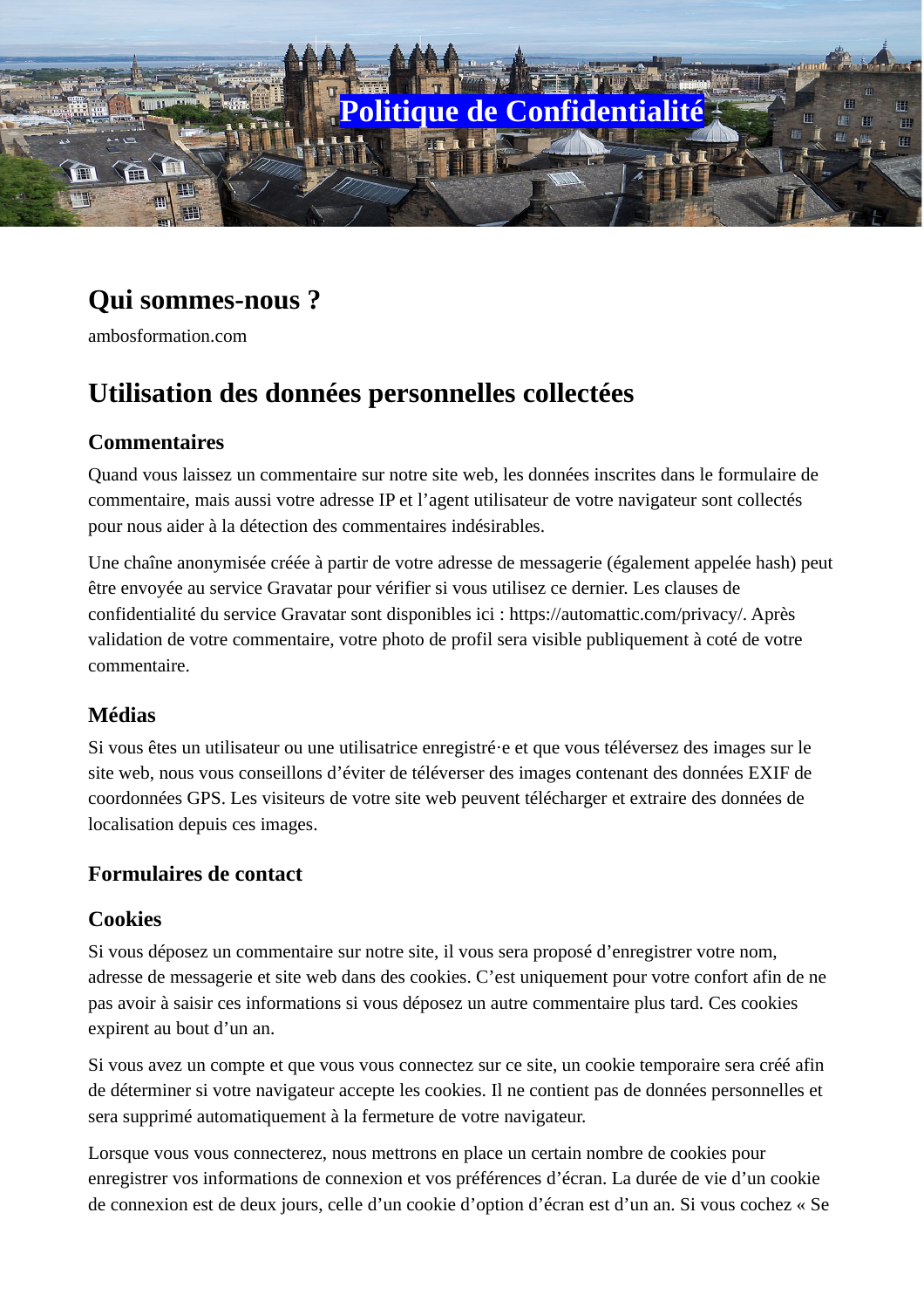souvenir de moi », votre cookie de connexion sera conservé pendant deux semaines. Si vous vous déconnectez de votre compte, le cookie de connexion sera effacé.

En modifiant ou en publiant une publication, un cookie supplémentaire sera enregistré dans votre navigateur. Ce cookie ne comprend aucune donnée personnelle. Il indique simplement l'ID de la publication que vous venez de modifier. Il expire au bout d'un jour.

# **Contenu embarqué depuis d'autres sites**

Les articles de ce site peuvent inclure des contenus intégrés (par exemple des vidéos, images, articles…). Le contenu intégré depuis d'autres sites se comporte de la même manière que si le visiteur se rendait sur cet autre site.

Ces sites web pourraient collecter des données sur vous, utiliser des cookies, embarquer des outils de suivis tiers, suivre vos interactions avec ces contenus embarqués si vous disposez d'un compte connecté sur leur site web.

# **Privacy Policy**

A. Introduction

1. The privacy of our website visitors is very important to us, and we are committed to safeguarding

it. This policy explains what we do with your personal information.

2. Consenting to our use of cookies in accordance with the terms of this policy when you first visit our website permits us to use cookies every time you visit our website.

#### B. Credit

1. This document was created using a template from SEQ Legal (seqlegal.com) and modified by vpnMentor (www.vpnmentor.com)

C. How we collect your personal data

The following types of personal information may be collected, stored, and used:

1. Information about your computer including your IP address, geographical location, browser type and version, and operating system

2. Information about your visits to and use of this website including the referral source, length of visit, page views, and website navigation paths.

3. Information that you enter when you register with our website, such as your email website.

4. Information that you enter when you create a profile on our website. For example, your name, profile pictures, gender, birthday, relationship status, interests and hobbies, educational details, and employment details.

5. Information that you enter in order to set up subscription to our emails and/or newsletters.

6. Information that is generated while using our website, including when, how often, and under what circumstances you use it.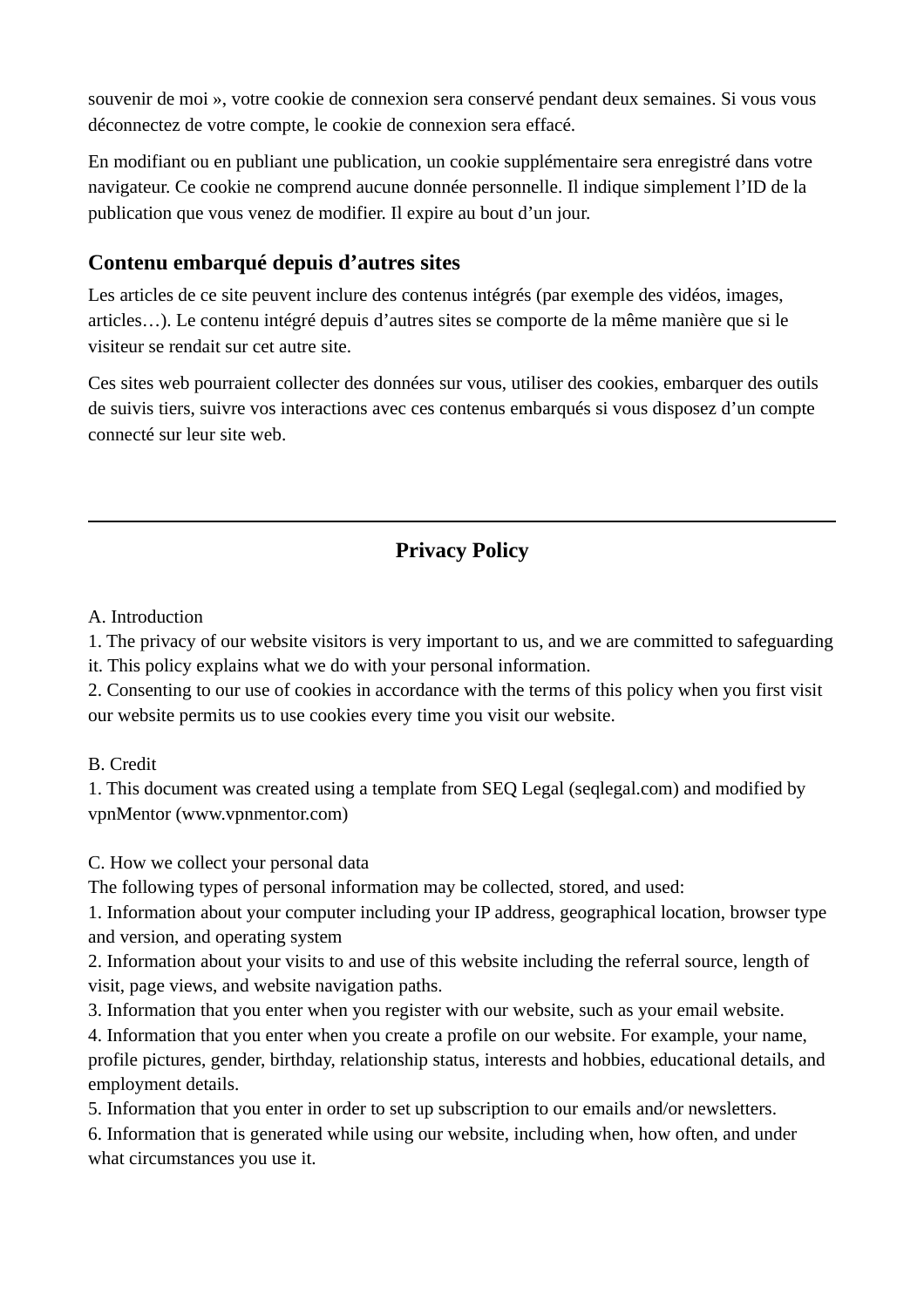7. Information relating to anything you purchase, services you use, or transaction you make through our website, which includes your name, address, telephone number, email address, and credit card details.

8. Information that you post to our website with the intention of publishing it on the internet.

9. Any other personal information you send to us.

#### D. Using Personal Information

Personal information submitted to us through our website will be used for the purposes specified in this policy or on the relevant pages of the website. We may use your personal information for the following:

- 1. Administering our website and business
- 2. Personalizing our website for you
- 3. Enabling your use of the services available on our website
- 4. Sending you goods purchased through our website
- 5. Supplying services purchased through our website
- 6. Sending statements, invoices, and payment reminders to you, and collecting payments from you.
- 7. Sending you on-marketing commercial communications
- 8. Sending you email notifications you have specifically requested.
- 9. Sending you our email newsletter if you signed up for it (you can unsubscribe at any time).

10. Sending you marketing communications relating to our business or the businesses of third parties which we think may be of interest to you.

- 11. Providing third parties with statistical information about our users.
- 12. Dealing with inquiries and complaints made by or about you relating to our website
- 13. Keeping our website secure and prevent fraud.
- 14. Verifying compliance with the terms and conditions governing the use of our website.

15. Other uses.

If you submit personal information for publication on our website, we will publish and otherwise use that information in accordance with the license you grant us.

Your privacy settings can be used to limit the publication of your information on our website and can be adjusted using privacy controls on the website.

We will not, without your expressed consent, supply your personal information to any third party for their or any other third party's direct marketing.

E. Disclosing personal information

We may disclose your personal information to any of our employees, officers, insurers, professional advisers, agents, suppliers, or subcontractors as reasonably necessary for the purposes set out in this policy.

We may disclose your personal information to any member of our group of companies (this means our subsidiaries, our ultimate holding company and all its subsidiaries) as reasonably necessary for the purposes set out in this policy.

We may disclose your personal information:

1. to the extent that we are required to do so by law;

2. in connection with any ongoing or prospective legal proceedings;

3. in order to establish, exercise, or defend our legal rights (including providing information to others for the purposes of fraud prevention and reducing credit risk);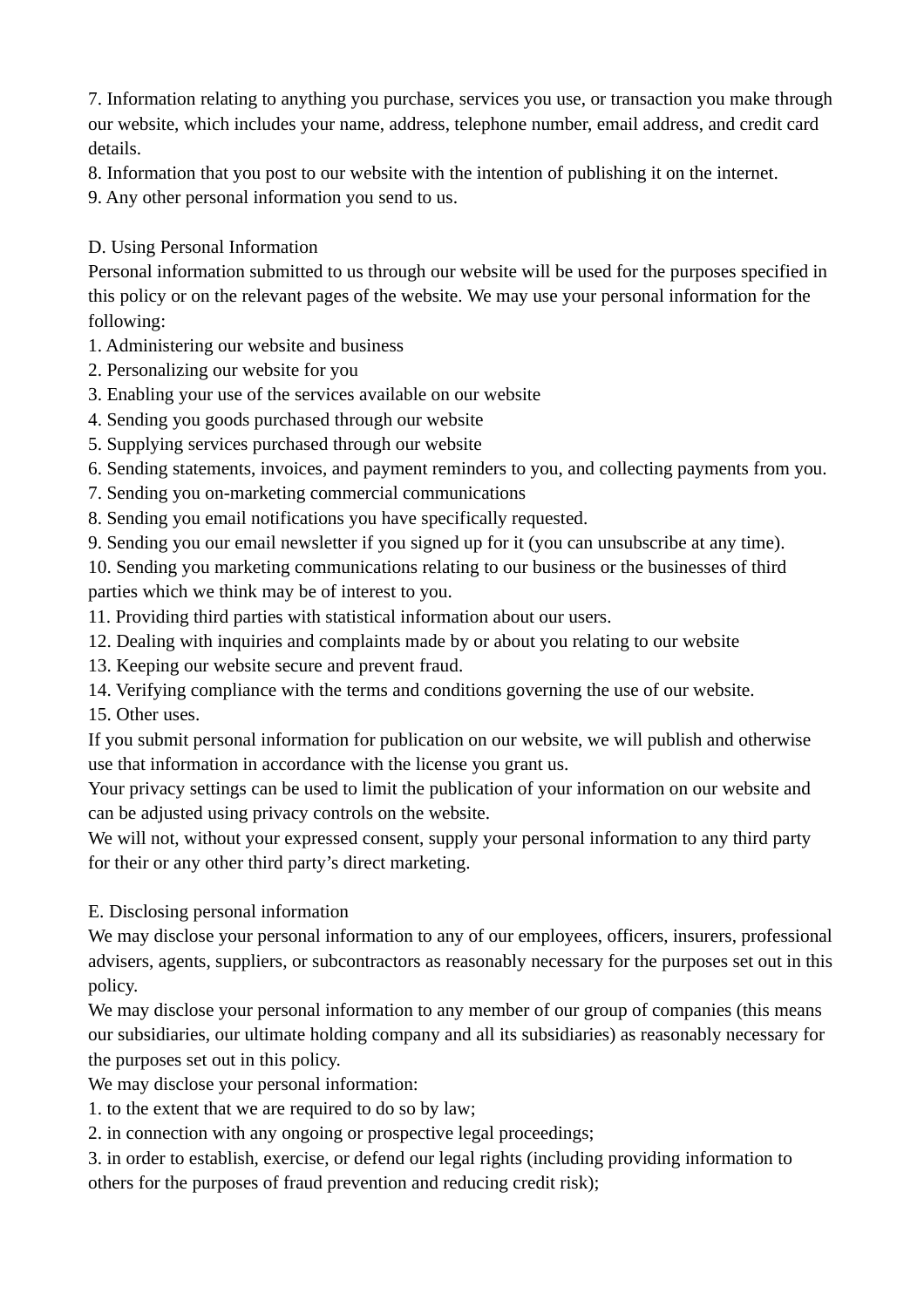4. to the purchaser (or prospective purchaser) of any business or asset that we are (or are contemplating) selling; and

5. to any person who we reasonably believe may apply to a court or other competent authority for disclosure of that personal information where, in our reasonable opinion, such court or authority would be reasonably likely to order disclosure of that personal information.

Except as provided in this policy, we will not provide your personal information to third parties.

F. International data transfers

1. Information that we collect may be stored, processed in, and transferred between any of the countries in which we operate in order to enable us to use the information in accordance with this policy.

2. Information that we collect may be transferred to the following countries which do not have data protection laws equivalent to those in force in the European Economic Area: the United States of America, Russia, Japan, China, and India.

3. Personal information that you publish on our website or submit for publication on our website may be available, via the internet, around the world. We cannot prevent the use or misuse of such information by others.

4. You expressly agree to the transfers of personal information described in this Section F.

G. Retaining personal information

1. This Section G sets out our data retention policies and procedure, which are designed to help ensure that we comply with our legal obligations regarding the retention and deletion of personal information.

2. Personal information that we process for any purpose or purposes shall not be kept for longer than is necessary for that purpose or those purposes.

3. Without prejudice to article G-2, we will usually delete personal data falling within the categories set out below at the date/time set out below:

a. personal data type will be deleted {ENTER DATE/TIME}; and

b. {ENTER ADDITIONAL DATES/TIMES}.

4. Notwithstanding the other provisions of this Section G, we will retain documents (including electronic documents) containing personal data:

a. to the extent that we are required to do so by law;

b. if we believe that the documents may be relevant to any ongoing or prospective legal proceedings; and

c. in order to establish, exercise, or defend our legal rights (including providing information to others for the purposes of fraud prevention and reducing credit risk).

H. Security of your personal information

1. We will take reasonable technical and organizational precautions to prevent the loss, misuse, or alteration of your personal information.

2. We will store all the personal information you provide on our secure (password- and firewallprotected) servers.

3. All electronic financial transactions entered into through our website will be protected by encryption technology.

4. You acknowledge that the transmission of information over the internet is inherently insecure, and we cannot guarantee the security of data sent over the internet.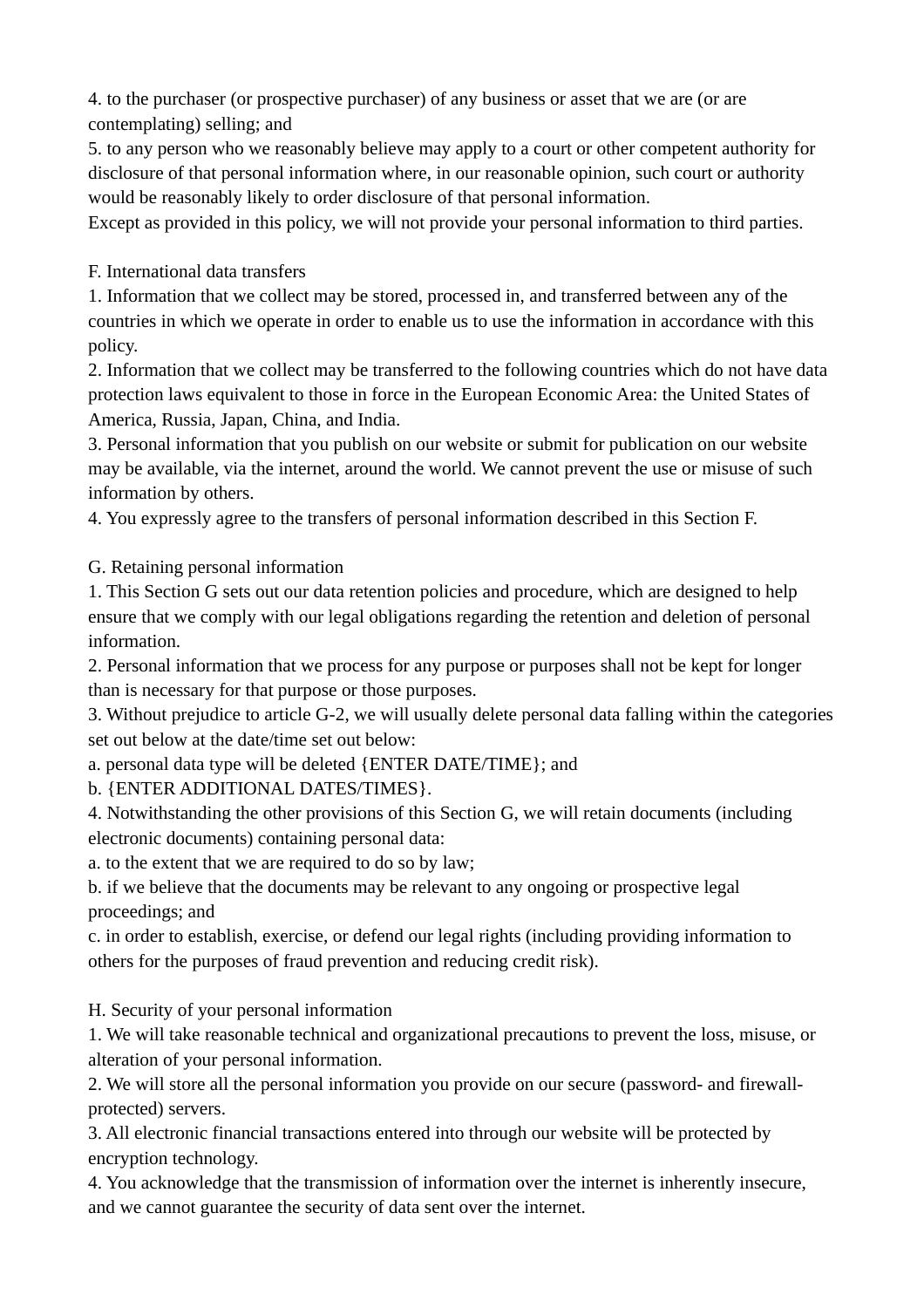5. You are responsible for keeping the password you use for accessing our website confidential; we will not ask you for your password (except when you log in to our website).

#### I. Amendments

We may update this policy from time to time by publishing a new version on our website. You should check this page occasionally to ensure you understand any changes to this policy. We may notify you of changes to this policy by email or through the private messaging system on our website.

### J. Your rights

You may instruct us to provide you with any personal information we hold about you; provision of such information will be subject to the following:

1. the payment of a fee {ENTER FEE IF RELEVANT}; and

2. the supply of appropriate evidence of your identity ({ADJUST TEXT TO REFLECT YOUR POLICY for this purpose, we will usually accept a photocopy of your passport certified by a notary plus an original copy of a utility bill showing your current address}).

We may withhold personal information that you request to the extent permitted by law. You may instruct us at any time not to process your personal information for marketing purposes. In practice, you will usually either expressly agree in advance to our use of your personal information for marketing purposes, or we will provide you with an opportunity to opt out of the use of your personal information for marketing purposes.

## K. Third party websites

Our website includes hyperlinks to, and details of, third party websites. We have no control over, and are not responsible for, the privacy policies and practices of third parties.

## L. Updating information

Please let us know if the personal information that we hold about you needs to be corrected or updated.

# M. Cookies

Our website uses cookies. A cookie is a file containing an identifier (a string of letters and numbers) that is sent by a web server to a web browser and is stored by the browser. The identifier is then sent back to the server each time the browser requests a page from the server. Cookies may be either "persistent" cookies or "session" cookies: a persistent cookie will be stored by a web browser and will remain valid until its set expiry date, unless deleted by the user before the expiry date; a session cookie, on the other hand, will expire at the end of the user session, when the web browser is closed. Cookies do not typically contain any information that personally identifies a user, but personal information that we store about you may be linked to the information stored in and obtained from cookies. {SELECT ACCURATE PHRASING We use only session cookies / only persistent cookies / both session and persistent cookies on our website.}

1. The names of the cookies that we use on our website, and the purposes for which they are used, are set out below:

a. we use Google Analytics and Adwords on our website to recognize a computer when a user {INCLUDE ALL USES THAT COOKIES ARE USED FOR ON YOUR SITE visits the website / track users as they navigate the website / enable the use of a shopping cart on the website / improve the website's usability / analyze the use of the website / administer the website / prevent fraud and